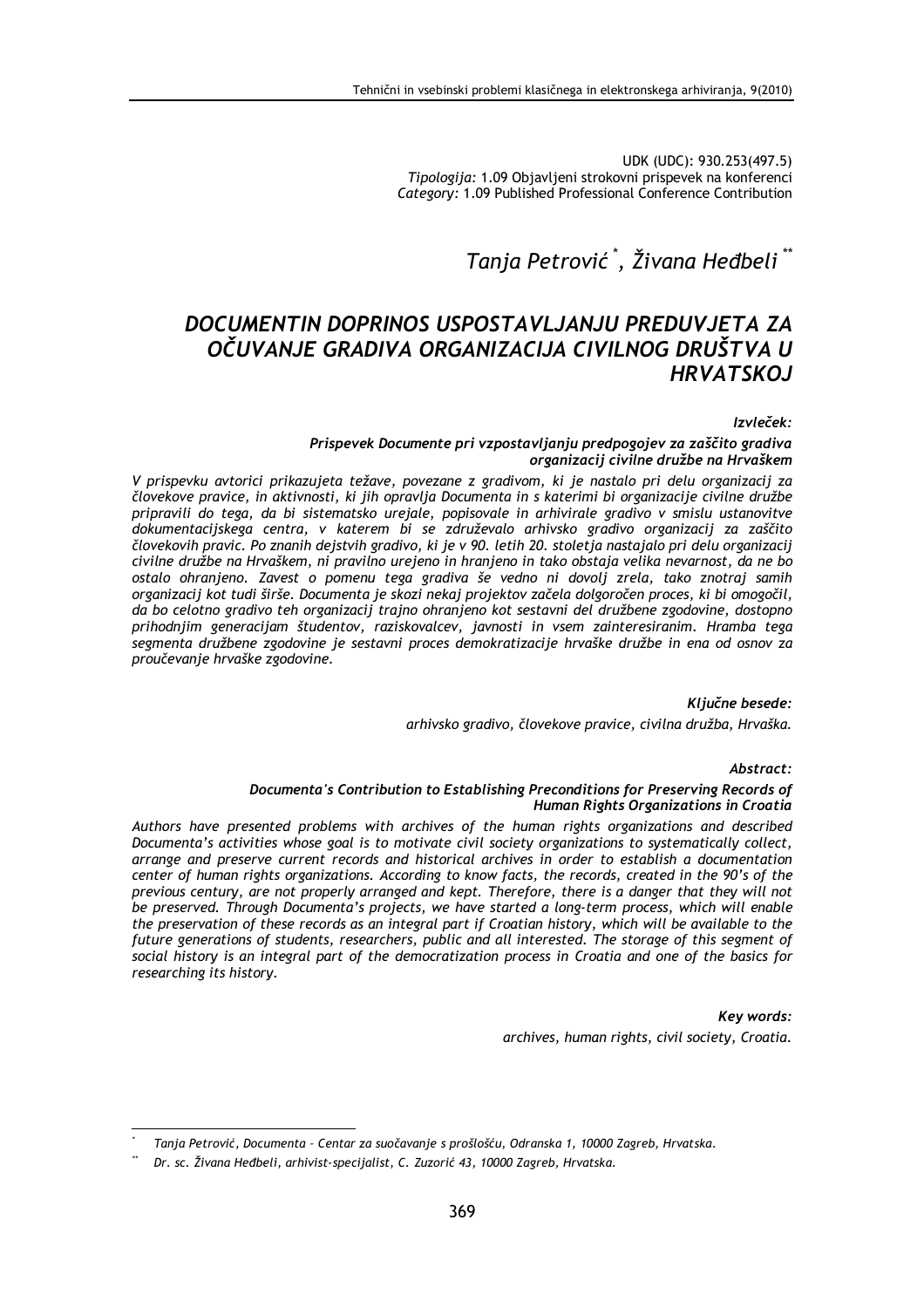## ANALIZA POSTOJEĆEG STANJA

Prema dostupnim saznanjima gradivo koje je tijekom 90-ih godina XX. stoljeća nastalo radom organizacija civilnog društva (OCD) nije sustavno sređeno i pohranjivano te postoji velika opasnost da ne bude sačuvano. Svijest o značaju tog gradiva još uvijek nije dovoljno razvijena, kako unutar samih organizacija civilnog društva, tako i šire. Tek u posljednje vrijeme, potaknute između ostalog i praktičnim tečajevima i priručnikom »Što i kako s 'papirima'« organizacije su počele razumijevati važnost ovog procesa i razmišljati o sustavnom sređivanju, popisivanju i arhiviranju gradiva.

Documenta je prepoznavši značaj dokumentiranja većim djelom nevidljivog, ali zbog toga ništa manje značajnog aktivističkog rada OCD-a, u suradnji s dr. sc. Živanom Heđbeli, objavila priručnike Zapisi nevladinih organizacija - Zajedničko pamćenje i Što i kako s 'papirima' organizacija civilnog društva - sačuvati, zaštititi, koristiti te organizirala više praktičnih tečajeva i okruglih stolova.

Documenta je putem upitnika upućenog organizacijama za ljudska prava u srpnju 2008. godine, istražila potrebe OCD-a za arhiviranjem gradiva. Na upitnik su odgovorile samo tri organizacije, koje su navele kako trebaju podršku u sređivanju gradiva, ali žele držati svoje gradivo kod sebe, a ne ga ponuditi arhivu, jer u arhive nemaju povierenja. U ogromnoj većini organizacije nemaju svijest o tome da jesu stvaratelji i imatelji arhivskog gradiva. Propisi vezani uz arhiviranje gradiva, kao i obim posla potrebnog za njegovo sređivanje i popisivanje u potpunosti su im strani te je prvo potrebno informirati OCD-e o njihovim obavezama. Tečajevima je moguće obuhvatiti samo manji dio organizacija civilnog društva. Vrlo mali broj OCD-a ima dobro organizirano uredsko i arhivsko poslovanje te im je prvenstveno potrebno tumačenie temelinih poimova i procesa. Navedeno je dovelo do zaključka da pisane i vrlo konkretne upute kako srediti, pohraniti i popisati gradivo, sukladno relevantnim hrvatskim propisima, mnogo bolje odgovaraju početnoj svrsi.

Osvieštavaniem OCD-a o važnosti sređivania i arhivirania gradiva započet je dugoročni proces koji bi trebao omogućiti da bar dio gradiva, nastalog radom organizacija civilnog društva, bude trajno sačuvan kao integralni dio društvene povijesne baštine, te dostupan budućim generacijama studenata, istraživača, javnosti i svim zainteresiranim osobama. O važnosti gradiva OCD-a govori i činjenica kako je Hrvatski državni arhiv, središnja i matična arhivska ustanova u RH, u prvu kategoriju stvaratelja gradiva (stvaratelji nadležni za utvrđivanje politike, ciljeva i načina obavljanja pojedine djelatnosti te stvaratelji čije gradivo pruža uvid u način, opseg i uvjete obavljanja pojedinih funkcija u okviru iste djelatnosti; imaju visok ili nadređen položaj na području svoje nadležnosti; donose ili provode strategije razvoja gospodarskih, društvenih i kulturnih djelatnosti te imaju veliki utjecaj na društvena zbivanja na području svoje nadležnosti) svrstao, među ostalima, B.a.B.e., GONG, Centar za mirovne studije, Građanski odbor za ljudska prava, Hrvatski helsinški odbor za ljudska prava (HHO), Zelenu akciju (NN 42/2007). Čuvanje ovog segmenta društvene povijesne baštine je integralni proces demokratizacije hrvatskog društva te jedna od osnova za proučavanje novije hrvatske povijesti. Kako su organizacije osnivačice Documente (Građanski odbor za ljudska prava, Centar za mir, nenasilje i ljudska prava Osijek, Centar za mirovne studije i Hrvatski helsinški odbor) organizacije koje se godinama bave zaštitom i promocijom ljudskih prava, te kako je Documenta bila aktivna u organiziranim raspravama vezanim za ostavštinu Antiratne kampanje (ARK-a), posao popisivanja i prikupljanja gradiva počeo je sa spomenutom organizacijom. Prikupljen je veći dio gradiva Antiratne kampanje, izrađen popis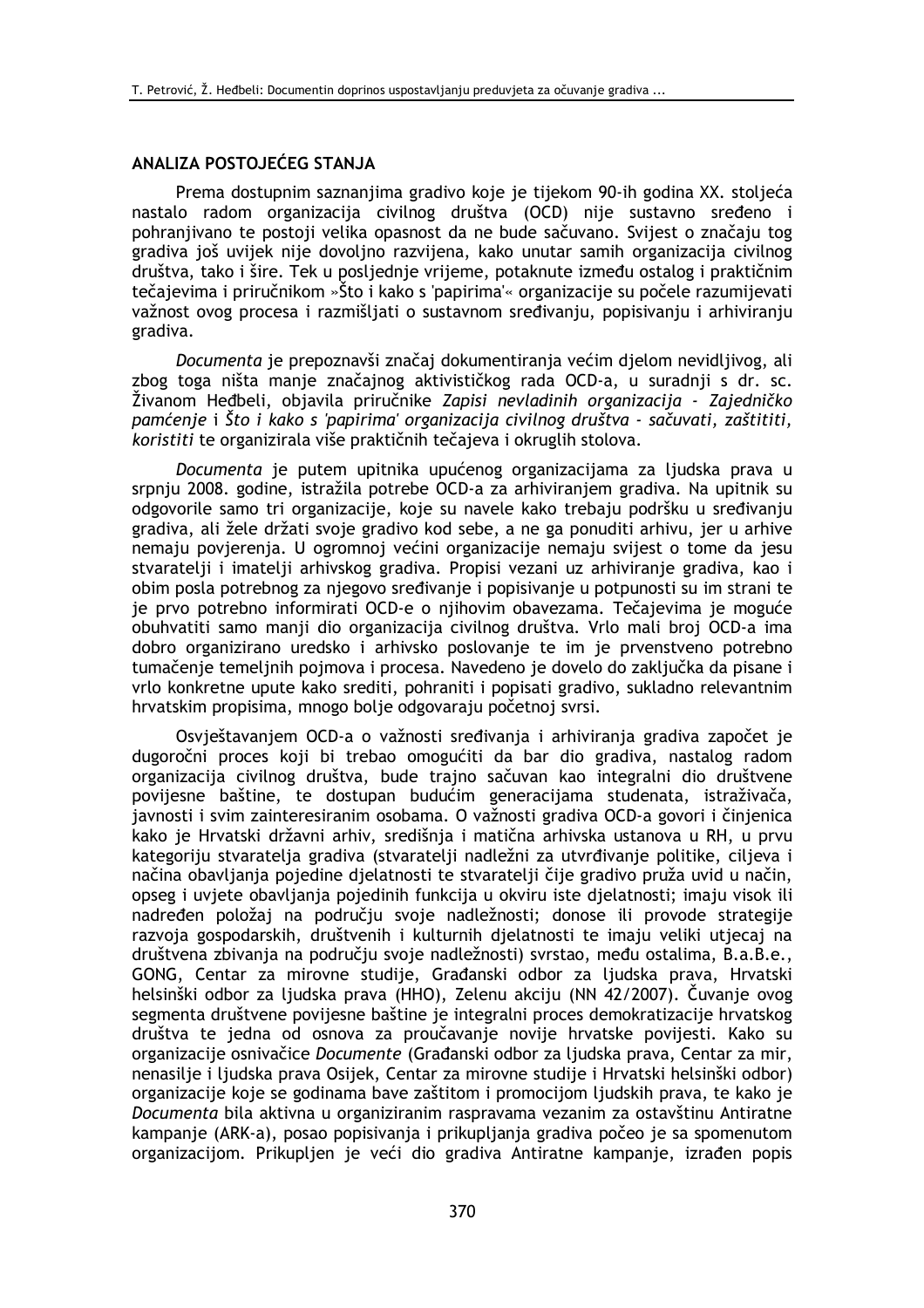gradiva i struktura fonda. U narednom periodu planiramo dovršiti izradu obavijesnog pomagala koje će omogućiti korisnicima dobivanje informacija o ARK-u i gradivu. Do sada je gradivo ARK-a koristilo više stranih i domaćih istraživača za pisanje doktorskih radova i projekata. Veliki je problem neadekvatan prostor u kojemu je gradivo ARK-a smješteno, ali po preseljenju u Kuću ljudskih prava sredinom ove godine gradivo će biti dostupno i zainteresiranoj javnosti, obzirom da će biti zadovoljeni fizički uvjeti za otvaranje male čitaonice u okviru Documente. Dio gradiva namjeravamo digitalizirati i postaviti na web stranicu.

OKRUGLI STOL » ZAJEDNIČKO SJEĆANJE«, ZAGREB, 14, STUDENOG 2006, GODINE



Slika 1. Naslovnica knjige» Zapisi nevladinih organizacija, Zajedničko pamćenje«

U suradnji sa Nacionalnom zakladom za razvoj civilnoga društva Documenta je organizirala okrugli stol »Zajedničko sjećanje« na kojem je promovirala priručnik Zapisi nevladinih organizacija i potaknula raspravu na temu značaja i mogućnosti arhiviranja građe prikupljene u okviru djelovanja organizacija civilnog društva tijekom 90-ih godina prošlog stoljeća. U promociji i okruglom stolu svojim izlaganjima su sudjelovali/e Živana Hedbeli, prevoditeljica priručnika Zapisi nevladinih organizacija, Zajedničko pamćenje, Cvjetana Plavša - Matić, upraviteljica Nacionalne zaklade za razvoj civilnog društva, Vesna Teršelič, voditeljica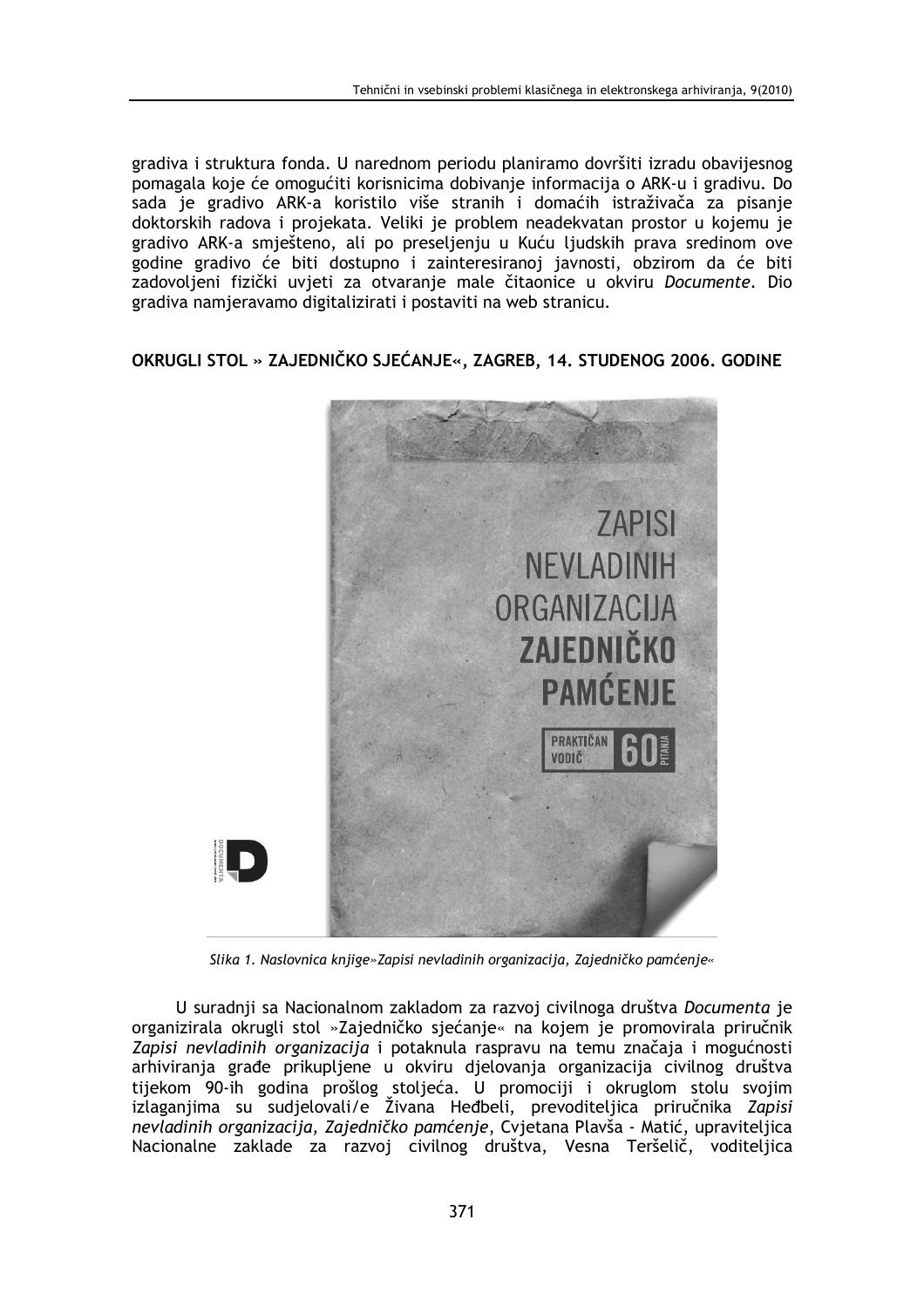Documente, Darko Rupčić, ravnatelj Državnog arhiva u Zagrebu, te Tin Gazivoda, ravnatelj Centra za ljudska prava. Tijekom rasprave analizirane su teškoće koje postoje u sustavnom prikupljanju i pohrani građe organizacija civilnoga društva kao i mogućnosti koje sustavni pristup toj problematici donosi te je produbljeno daljnje razumijevanje važnosti uključivanja ovog segmenta društvene povijesti u procese demokratizacije i u proučavanje novije hrvatske povijesti. Na okruglom stolu je zaključeno kako je potrebno što prije pristupiti sustavnom popisu i arhiviranju građe prikupljene u okviru djelovanja organizacija civilnog društva tijekom 90-ih godina, jer trenutno takvi popisi i arhivi ne postoje. Uočena je potreba za daljnjim osvještavanjem organizacija i javnosti o važnosti ovog procesa te potreba za edukacijom svih zainteresiranih o načinu arhiviranja takve vrste povijesnog gradiva.

Priručnik Zapisi nevladinih organizacija, Zajedničko pamćenje, tiskan je u 500 primjeraka koji su svi podijeljeni. Besplatno je distribuiran u Hrvatskoj dok je pedesetak primjeraka poslano partnerima Documente u Bosni i Hercegovini i Srbiji.<sup>1</sup> Priručnik je besplatno dostupan na web stranci www.documenta.hr.



PRAKTIČNI TEČAJEVI »ŠTO I KAKO S 'PAPIRIMA'«

Slika 2. Naslovnica knjige »Što i kako s 'papirima' organizacija civilnog društva - sačuvati, zaštititi, koristiti«

O hrvatskom prijevodu izvijestila je i Sekcija za arhive za ljudska prava Međunarodnog arhivskog vijeća.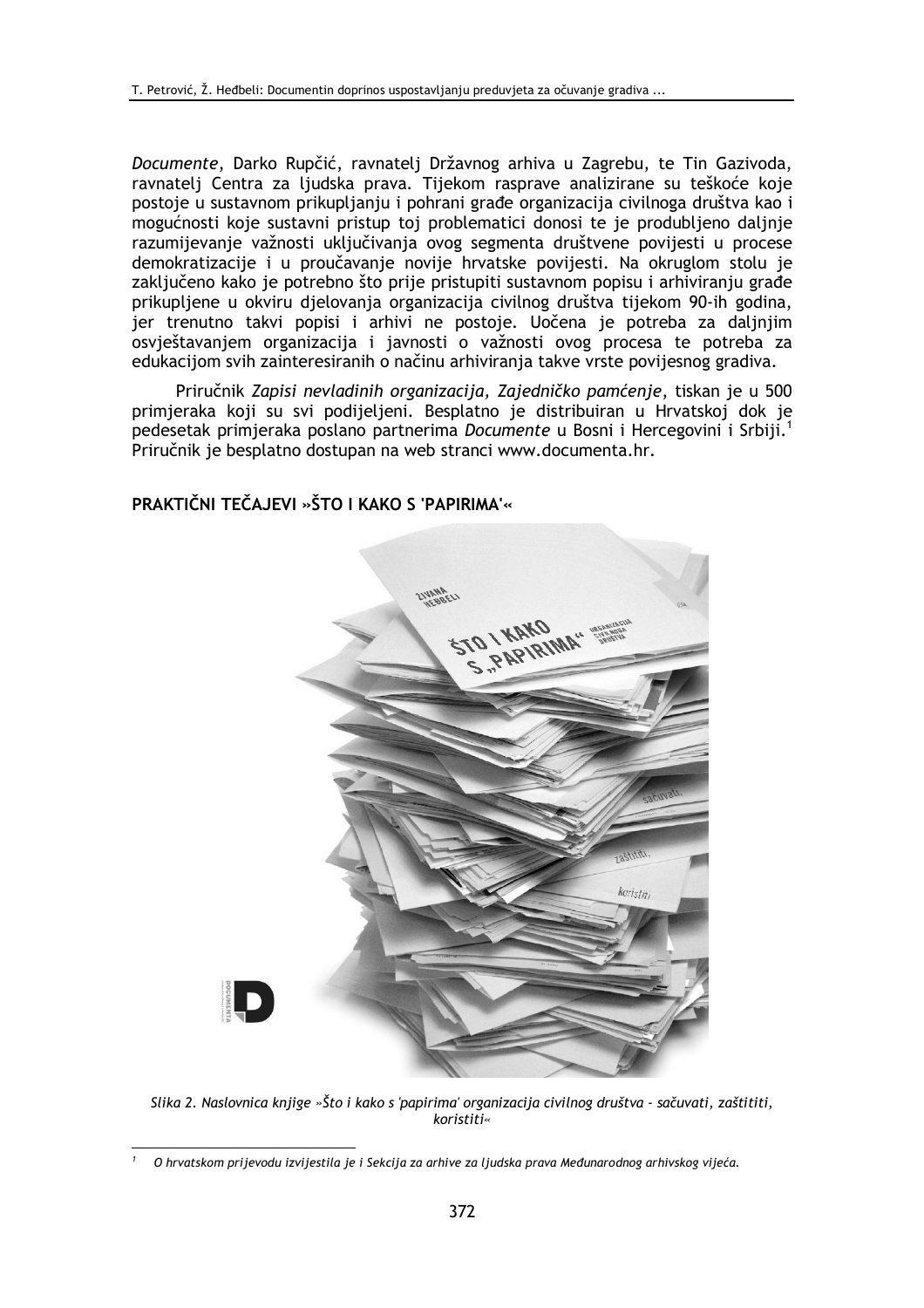Tečaj omogućava nevladinim udrugama stjecanje znanja potrebnog za učinkovito sređivanje i popisivanje postojećeg, te arhiviranje gradiva u nastajanju, kako bi ono na adekvatan način dokumentiralo rad i postojanje nevladinih udruga, i služilo kako potrebama samih udruga tako i onima šire zajednice.

Do sada je održano sedam praktičnih tečajeva, četiri u Zagrebu te po jedan u Rijeci, Osijeku i Slavonskom Brodu, na kojima je sudjelovalo 90 polaznika/ca iz 44 organizacije. Svi su tečajevi besplatni. Tečaj je jednodnevan (»nabijene« satnice), u prvom dijelu polaznici/ce uče o sređivanju i popisivanju gradiva:

- što je gradivo, dokument, predmet, serija, fond,
- prepoznavanje i određivanje osnovnih cjelina jednog fonda (serija), izrada prvog, najgrubljeg popisa gradiva,
- sređivanje gradiva unutar serija (podserije, predmeti...),
- vrednovanje i izlučivanje gradiva,
- detalino sređivanje stvaranje konačnog redoslijeda pojedinih listova unutar predmeta,
- opis OCD-a (ISAAR/CPF), opis gradiva (ISAD/G), popis gradiva,
- odnosi s državnim arhivima prava i obveze OCD-a.

Drugi je dio tečaja posvećen zaštiti i čuvanju gradiva:

- svrha zaštite, vrste i uzročnici oštećivanja i propadanja,
- uvieti smieštaja i čuvania gradiva, spremišni prostor, tehničko opremanie i odlaganje jedinica gradiva,
- zaštita gradiva u slučaju rata, elementarnih nepogoda i nesreća, vitalno gradivo,
- audiovizualni i elektronički zapisi, knjižno gradivo.

Svi sudionici i sudionice dobili su besplatne primjerke priručnika Što i kako s 'papirima' organizacija civilnog društva - sačuvati, zaštititi, koristiti i Zapisi nevladinih organizacija: zajedničko pamćenje: praktičan vodič u 60 pitanja.

## OBJAVLJEN PRIRUČNIK ŠTO I KAKO S 'PAPIRIMA' ORGANIZACIJA CIVILNOG DRUŠTVA - SAČUVATI, ZAŠTITITI, KORISTITI (SVIBANJ 2008. GODINE)

Imajući na umu činjenicu da je u Hrvatskoj registrirano preko 30.000 udruga te da veliki dio njih nema dostatna sredstva za osnovne aktivnosti, najam prostora, uredsku opremu, a posao članovi/ice često obavljaju volonterski, pri čemu su uredsko poslovanie i »bavlienie papirima« na dnu liste prioriteta poslova, autorica je napisala vrlo konkretne upute kako srediti, pohraniti i popisati gradivo, često nagomilano po stanovima, podrumima ili garažama članova udruga. Na temeljna pitanja što učiniti i kako postupati s gradivom organizacija civilnog društva priručnik daje praktične, jednostavne i upotrebljive odgovore, koji će pomoći od »nepregledne hrpe papira bačene u kut s kojom ne znamo što ćemo« napraviti korisno i učinkovito sredstvo ostvarivanja prava i obveza, očuvanja memorije organizacije ali i društva u cjelini, štiteći gradivo i omogućujući našim suvremenicima i nasljednicima brzu, laku i jednostavnu uporabu dokumenata i informacija o akcijama, kampanjama, događanjima, prosvjedima, otporu nasilju, solidarnosti, aktivisticama i aktivistima...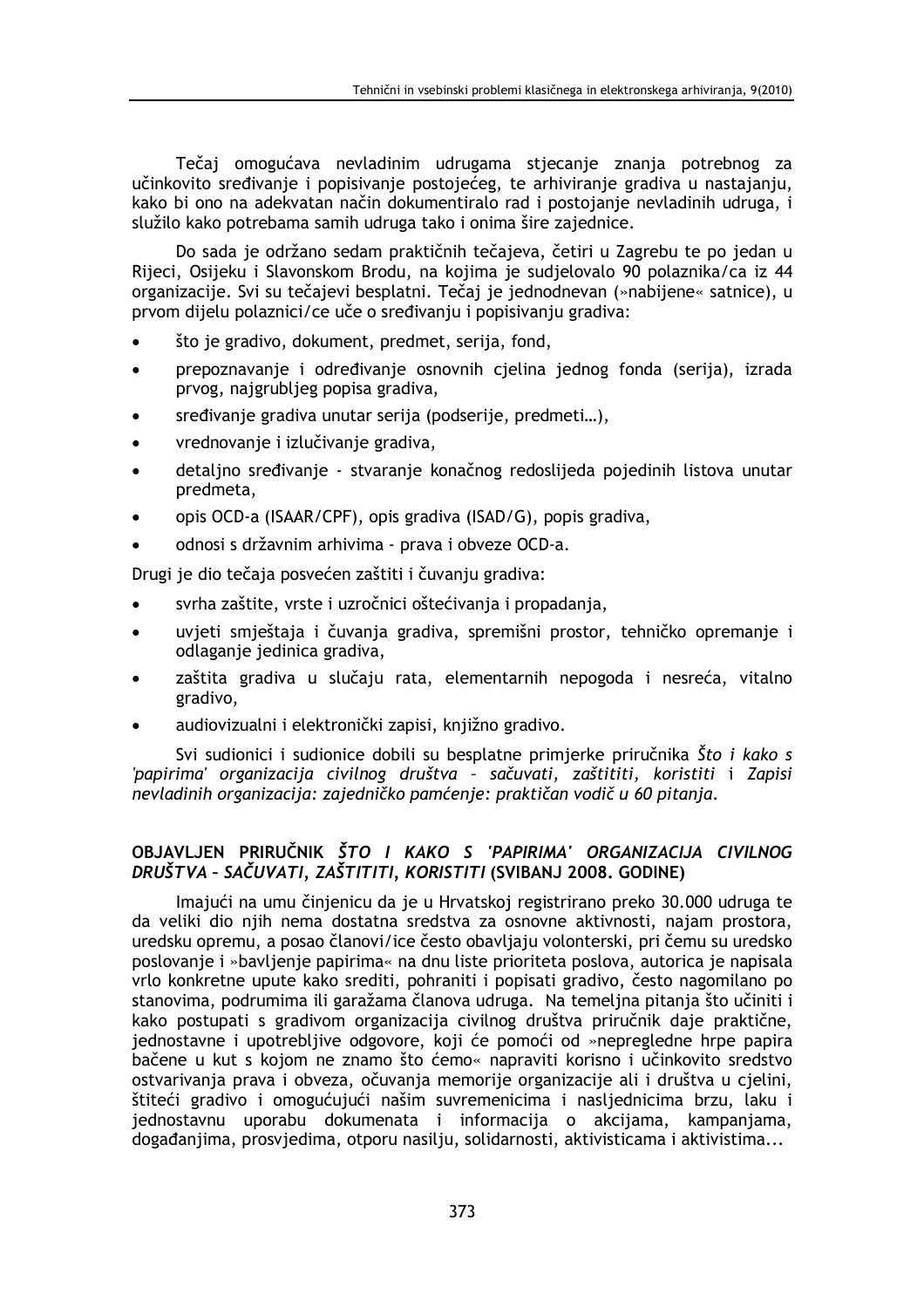Priručnik je u prvom redu namijenjen članovima, volonterima i zaposlenicima organizacija civilnog društva i aktivistima građanskih inicijativa koje je dopao zadatak »srediti papire«. Sa svaku je pojedinu radnju, kroz mnoštvo pojašnjenja i konkretnih primjera, objašnjeno kako je uraditi. Za one koji žele znati više, iscrpan popis literature, web stranica i propisa na kraju knjige pružaju polazište za produbljivanje znanja.

Priručnik također omogućava OCD-ima, koji žele popisati i srediti svoje gradivo, izradu kratkoročnih i srednjoročnih planova rada, definiranje i brojčano izražavanje potrebnih resursa (prostor, ljudi, oprema), što je temeljni preduvjet za izradu financijskog plana i/ili traženje potpora.

Priručnik je tiskan u 500 primjeraka, od kojih je do sada 300 besplatno podijeljeno u Hrvatskoj, Srbiji, Crnoj Gori i Kosovu. Priručnik je besplatno dostupan na web stranci www.documenta.hr.

### OKRUGLI STOL: DOSTUPNOST INFORMACIJA - GRAĐANI I ORGANIZACIJE CIVILNOG **DRUŠTVA**

U sklopu Dana udruga 13. lipnja 2008. u Zagrebu je održan okrugli stol »Dostupnost informacija - građani i organizacije civilnog društva« u sklopu kojega je predstavljen priručnik dr. sc. Živane Hedbeli Što i kako s 'papirima' organizacija civilnog društva - sačuvati, zaštititi, koristiti. Na okruglom stolu, koji je tematizirao značaj dostupnosti informacija i dileme vezane uz zakonsko reguliranje dostupnosti informacija organizacija civilnog društva, govorili su Cvjetana Plavša - Matić, upraviteljica Nacionalne zaklade za razvoj civilnoga društva, dr. sc. Igor Vidačak, predstojnik Ureda za udruge Vlade RH, Toni Vidan, predsjednik Savjeta za razvoj civilnog društva, Milena Gogić, savjetnica u Uredu pučkog pravobranitelja, a moderatorica je bila Vesna Teršelič, voditelijca Documente. U izlaganijma uvodničara i kasnijoj diskusiji rečeno je kako postoji evidentna potreba za ovakvim priručnikom koji je napisan veoma prijateljski prema korisnicima. Autorica je zamoljena da ga prilagodi za upotrebu u tijelima državne uprave pa u budućnosti možemo očekivati novo izdanje priručnika, ovaj put za državne službenike. Diskutanti su istaknuli kako je priručnik dragocjeno pomagalo u radu jer većina udruga nema sredstava za zapošljavanje arhivista/ice. Posebno je istaknuto kako ovaj priručnik predstavlja korak naprijed u osvještavanju organizacija civilnog društva o sređivanju gradiva i objedinjavanju građe u jedan dokumentacijski centar.

#### **PLANOVI**

Obzirom da još nisu zadovoljeni uvjeti za širu raspravu o osnivanju dokumentacijskog centra organizacija za ljudska prava, a imajući u vidu uočene probleme kao što su nepovjerenje udruga prema drugim organizacijama i arhivima, Documenta predlaže kreiranje virtualnog arhiva organizacija za ljudska prava. U prvoj fazi taj bi arhiv bio inkorporiran u već postojeću web stranicu www.documenta.hr a kasnije bi se, ovisno o financijskoj podršci, kreirala samostalna internet platforma. Platforma je zamišljena kao kompatibilna baza podataka o gradivu organizacija za ljudska prava. Svaka bi organizacija dostavila popis gradiva, te opis stvaratelja i opis gradiva. Korisnici bi tako na jednom mjestu imali pristup podacima o gradivu organizacija, te bi u skladu sa svojim potrebama potragu za dokumentima preusmierili na određene organizacije.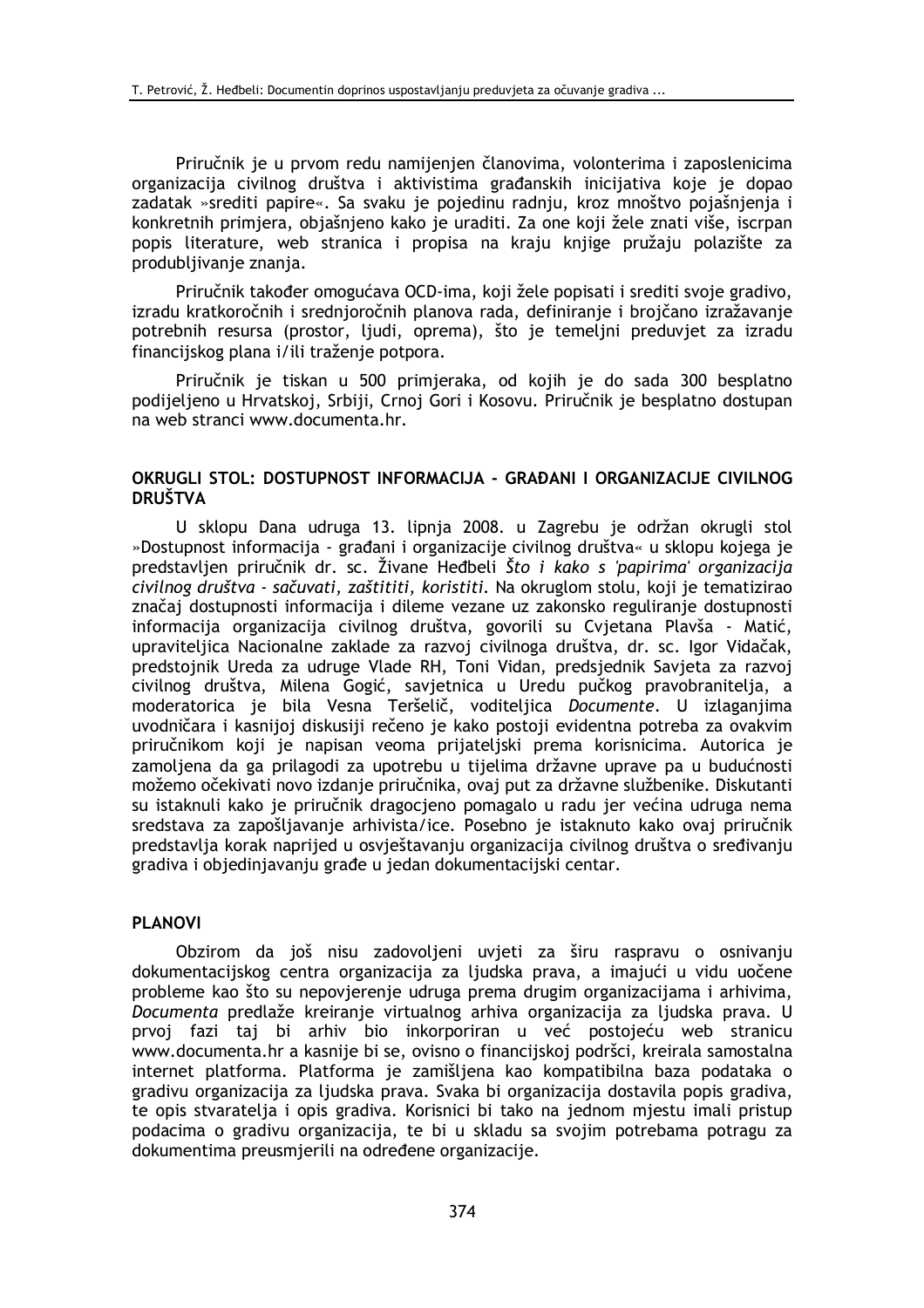Sukladno Zakonu o arhivskom gradivu i arhivima (NN 105/97, 64/00 i 65/09) stvaratelji i imatelji privatnog arhivskog gradiva dužni su srediti gradivo i izraditi popis istoga. Pravilnik o zaštiti i čuvanju arhivskog i registraturnog gradiva izvan arhiva (NN 63/04 i 106/2007) određuje kako su imatelji gradiva dužni jednom godišnje dostavljati nadležnom arhivu popise arhivskog gradiva sa stanjem na zadnji dan prethodne godine. Popisi se dostavljaju nadležnom arhivu u elektroničkom obliku, u elektroničkom obrascu, odnosno formatu za razmienu podataka koji utvrdi Hrvatski državni arhiv ili izravnim upisom u evidenciju dokumentacijskih zbirki imatelja koju vodi nadležni arhiv. Izravni upis u evidenciju arhiva se plaća, minimalno 500,00 kuna mjesečno (cca 70 eura mjesečno, odnosno 840 eura godišnje). Dostava podataka u obliku elektroničkog obrasca (XML datoteke sa strukturiranim podacima besplatno dostupna popisa, na http://arhinet.arhiv.hr->XML) je »user-unfriendly«, te smatramo kako bi bilo korisno izraditi, za sve OCD-e, jedinstvenu aplikaciju prilagođenu korisnicima za unos podataka o gradivu i samom OCD-u, kompatibilnu s evidencijom koju vode arhivi. Aplikacija i podaci mogu biti pohranjeni na serveru Documente, kao začetak virtualnog arhiva OCD-a.

U periodu koji slijedi imamo za cilj:

organizacija.

- $1<sup>1</sup>$ Prikupiti gradivo odabranih organizacija za ljudska prava i dokumentirati i promovirati primjere otpora, solidarnosti i nenasilnog djelovanja uz uvjet da postoji spremnost i volja među organizacijama civilnog društva za predavanje i sistematiziranje dokumentacije o vlastitom radu. Specifične aktivnosti: edukacija organizacija civilnog društva o važnosti sistematizacije dokumentacije o vlastitom radu, prikupljanje gradiva odabranih
- Srediti gradivo odabranih organizacija i učiniti ga dostupnim u čitaonici  $2.$ Documente unutar Kuće ljudskih prava uz uvjet da postoje dostatna financijska sredstva za angažiranje djelatnika.

Specifične aktivnosti: sređivanje gradiva, izrada opisa OCD-a - norma ISAAR (CPF) i opisa gradiva - norma ISAD(G), izrada popisa gradiva.

Digitalizirati ključne dokumente i učiniti ih dostupnim na web stranici uz uvjet  $3.$ da postoje dostatna financijska sredstva za digitalizaciju i uređivanje web stranice.

Specifične aktivnosti: odabir dokumenata koji će se digitalizirati, digitalizacija dokumenata, postavljanje dokumenata na web stranicu.

Organizacije civilnog društva razumiju značaj arhiviranja i spremne su se  $4.$ posvetiti sređivanju svoje dokumentacije te je dati na uvid zajnteresiranima na uređenom mjestu za pregledavanje dokumentacije unutar vlastitih prostorija, uz uviet da postoji spremnost i volja među organizacijama civilnog društva za stručno usavršavanje i za uređivanje dokumentacije kako bi postala dostupna iavnosti.

Specifične aktivnosti: edukacija organizacija civilnog društva o važnosti arhivirania, poticanie na uređivanie prostorije za sređivanie gradiva.

Rizici i ophođenje sa rizicima:

Potencijalni je rizik da među organizacijama civilnog društva ne postoji spremnost za predavanje i sistematiziranje dokumentacije o vlastitom radu. Kako bi se smanjio taj rizik treba sustavno raditi na osvještavanju organizacija o važnosti